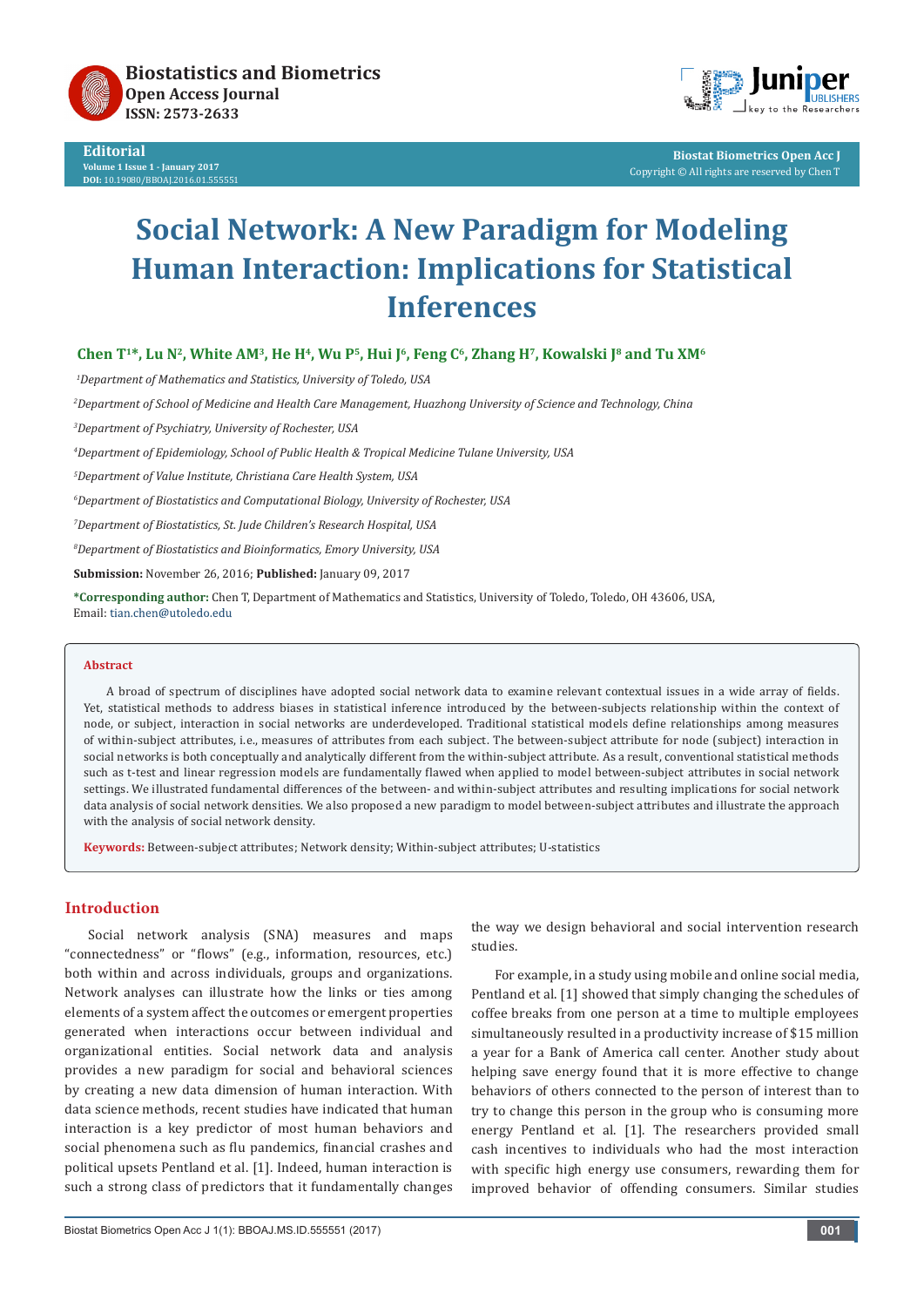replicate this finding that a social influence approach is up to four times as efficient as traditional methods Pentland et al. [1].

Although computer and computational scientists have led the research and application of social networks, available statistical methods are quite limited and in particular typically only provide statistics that describe observed patterns of interest. Although such descriptive statistics may be sufficient for applications in Bigdata such as online social media where the sample size is so large that sampling variability becomes negligible, they cannot be used for inferences about observed patterns at the population level for most research studies with limited sample sizes. The latter is the hallmark of modern research studies in the biomedical, behavioral and social sciences.

For example, if the sample mean of an outcome such as age in a random sample from a population of interest is 50, it is well known that this mean is an estimate of the average age of all individuals comprising the population, i.e., the population or mathematical mean. A conference interval is generally used to provide an indication for the accuracy of this estimate (errors due to sampling variability) when used to infer the population mean. Available methods for social network data largely focus on calculating quantities that summarize features of the sampled social network. Although some methods and software packages have been proposed for inference, none provides correct results. These packages fail to address the new conceptual as well as analytic challenges induced by the dimension of human interaction.

 Take, for example, the social network density, a popular index of connections between subjects in a social network Wasserman & Faust [2]. For a sampled social network, this index is readily computed. However, if we want to use this sample density as an estimate of the mean density underlying the population of the social network of interest, no available method provides correct standard error or confidence interval estimates. In this paper, we discuss major flaws in the current data and analytic paradigm when applied to model social network data. We introduce new data concepts that capture human interaction in social networks and their associated analytic issues. We focus on the social network density and discuss flaws in modeling such a popular index using conventional statistical methods as appeared in the literature. We propose a new approach to address the flaws and illustrate the proposed method using simulation data.

#### **Between-subject vs. within-subject attributes**

In the current data and analytic paradigm, outcomes, or variables, are defined as measures of attributes from each individual, such as demographic information, medical illnesses, and social and health behaviors. If we denote each subject in the population of interest as  $S_{\rho}$  these outcomes are well defined for each  $S_i$ . For example, if  $y(S_i)$  denotes suicide attempt (a binary indicator) for the ith subject, this variable, often simply denoted as  $y_{i'}$  is well defined for this subject. Research studies under the  $\overline{a}$  current paradigm, regardless of observational or randomized control studies, all focus on modeling relationships among such variables of within-subject attributes. For example, in a study on suicide attempt, one may fit a statistical model such as logistic regression to see if depression, physical illness, major life events, etc., contribute to the occurrence of such a self-harm event. The variables and statistical models here all focus on relationships among variables from each individual, completely ignoring influences from interactions with others.

Outcomes in social networks not only include such withinsubject attributes, but also interactions among different individuals. The latter is unique for social network data. Unlike individual outcomes in conventional analysis, interaction between individuals is a between-subject attribute and is not definable based on one individual. To illustrate, consider the social network density, a popular index for network connectivity defined as the mean connection between two subjects in the network. Specifically, if we denote two subjects in the social network of interest as  $S_i$  and  $S_j$ , the connection between the two individuals is a binary indicator involving both subjects,  $I(S_i, S_j)$ , which is 1 (0) if  $S_i$  and  $S_j$  are connected (otherwise). The social network density is the mean of this indicator,  $\theta = E[I(S_i, S_j)]$ , where *E*(.) denotes the mathematical expectation. Unlike the outcome in conventional analysis, the outcome here,  $I(S_i, S_j)$ , must be defined based upon two subjects. As we elaborate in detail in the next section, the change from the within- to between-subject attribute in the social network outcome presents a serious challenge for modeling social network data under the current paradigm.

Note that in social network analysis, sometimes connection may be defined as representing an asymmetric relationship. For example, if we distinguish the nature of initiating and accepting an invitation for a relationship, then  $I(S_i, S_j)$  may not be the same as *I*(*S<sub>j</sub>*,*S<sub>i</sub>*) Cohen & Havlin [3]. For ease of exposition, we only consider symmetric relationships such that  $I(S_i, S_j) = I(S_j, S_i)$ unless stated otherwise.

# **Fundamental flaws in current paradigm for modeling social network data**

As noted in the preceding section, conventional statistical analyses focus on relationships among within-subject attributes. The qualifier "within-subject" is critical, since it is the foundation of the current statistical modeling enterprise. Statistical independence is the basis for inference for statistical models Tang, et al. [4]. This fundamental assumption is reasonable for measures of within-subject attributes. In practice, if we draw a random sample from a population of interest, it is reasonable to assume that all subjects sampled do not interact with each other so that the outcomes of interest are stochastically independent. In some studies, certain observations may share something in common and the independence assumption may be invalid. To analyze such data, we must take the potential dependence into consideration and develop methods to address it.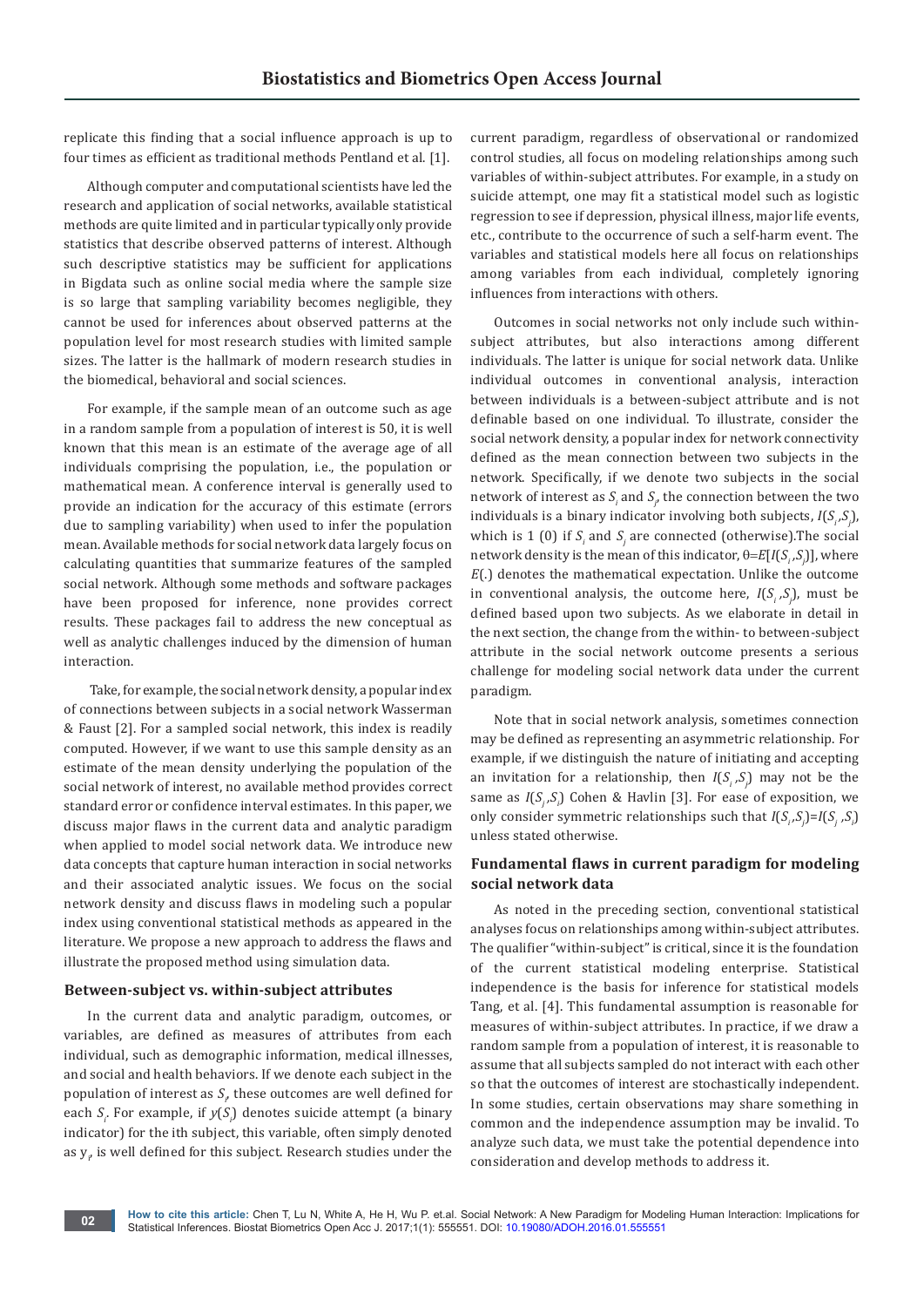For example, longitudinal data create non-independent observations Tang et al. [4]. In such studies, each subject is repeatedly assessed over time. Since outcomes from the same subject are generally less variable when compared with those from other individuals, independence is not a reasonable assumption when applied to all the outcomes. However, if we view the repeated outcomes from the same subject as a data cluster, then these clusters are stochastically independent. This is precisely the basis for all modern statistical models for longitudinal data Tang, et al. [4]. This partitioning strategy is also used in dealing with dependent observations from other settings, such as groups of individuals living in different geographic and economic regions with respect to the values of the outcomes of interest Tang, et al. [4].

Unfortunately, the strategy of data partitioning deployed in clustered data analysis such as longitudinal data does not work for between-subject attributes in social network analysis. To illustrate, consider again the outcome for the social network density. For notational brevity, denote the connection indicator between two subjects simply by  $I_{ij} = I(S_i, S_j)$ . For a sample of social network consisting of *n* subjects, there are a total of 1/2*n*(*n*-1) such variables. These variables are clearly not independent. For example, since  $I_{12}$  and  $I_{13}$  both involve the first subject, they are not independent. Further, there is no way to partition the 1/2*n*(*n*-1) indicators into independent clusters as in modeling clustered data, because of interlocking relationships among the variables. For example, consider any pair of indicators,  $I_{ij}$  and  $I_{ki}$ . To see their dependence, simply note their relationships with a third indicator  $I_{kl}$ . Since  $I_{ij}$  and  $I_{jk}$  both involve subject *j*, they are dependent. Likewise,  $I_{ik}$  and  $I_{kl}$  are dependent as well. These relationships imply that  $I_{ij}$  and  $I_{kl}$  are not dependent.

 The above analysis shows that the current statistical modeling paradigm is fundamentally flawed when used to model social network data, since stochastic independence is not a valid assumption for the between-subject attribute within the social network setting. Without addressing this fundamental barrier, research capitalizing on key concepts in social networks such as social support or information will be seriously hampered. Unfortunately, conventional statistical models such as regression have been and are continuingly being applied to model social network data [5-12]. Such methods have unpredictable effects and study findings may potentially misinform research communities and the public. In the next section, we propose a new paradigm for modeling variables of between-subject attributes. We motivate and develop the proposed approach by focusing on the network density.

# **A New Paradigm for Modeling Social Network Outcomes**

#### **Independence assumption in traditional paradigm**

Social network density is a popular measure for connectedness of subjects in a population of interest. In the nomenclature of social network graph analysis, members of a social network are referred to as nodes. To highlight the distinction between the between- and within-subject attribute within the context of statistical analysis, we use subjects as members of a social network unless stated otherwise. The network density metric is commonly employed in hypothesis formulation and testing involving social network data structures. For instance, in child development, scientists have sought to infer whether the extent to which students in a school system know one another is related to observed health risk behavior prevalence such as smoking or sexual risk-taking Lakon et al. & Ramirez-Ortiz et al. [13,14]. In prevention and health sciences, population-level health (e.g., prevalence of drug use or infectious disease) is examined relative to the degree to which professionals (e.g., social workers and other health professionals) in a network know one another or collaborate [15-17]

Consider a sample of social network consisting of *n* subjects from a population of interest. The connection indicator  $I_{ij}$  is a variable defined for each pair of subjects, with the value 1 (0) if the subjects are connected (otherwise).The social network density is defined as the average value of the indicator at the population level, i.e.,  $\theta = E(I_{ij})$ .Given the sampled social network, we can estimate by the sample mean,

$$
\Theta^{\Lambda} = 2/n(n-1)\Sigma_1 \leq \varsigma \leq_n I_{ij'} \tag{1}
$$

Where  $\sum_{i} \leq j \leq n$ , *I<sub>ij</sub>* denotes the summation of *I<sub>ij</sub>* over  $1 \leq i \leq j \leq n$ . For example, if *n=*4 ,

$$
\theta^{\Lambda} = 4*3/2 \left( I_{12} + I_{13} + I_{14} + I_{23} + I_{24} + I_{34} \right) \quad (2)
$$

The estimate  $\theta^{\Lambda}$  has a different expression than the sample mean of a variable of within-subject attribute, because of potential connections between subjects in the social network. For example, if  $y_i$  is a variable of within-subject attribute such as income for each individual in the sample, then the (sample) mean income,  $\mu$ =1/*n*  $\Sigma$ 1≤<sub>*i</sub>*<sup>*≤</sup><sub><i>n</sub>V*<sub>*i*</sub></sub> where  $\Sigma$ 1≤<sub>*i*</sub><sup>*≤<sub>n</sub>V<sub><i>i*</sub></sub> denotes the summation of</sub></sup></sup> *y<sub>i</sub>* over 1≤*i≤n*. In this case, the summation is over the individual variables, rather than the *n* individual variables  $y_p$  rather than the *n*(*n*-1)/2 between-subject attributes.

The assumption of independent observations is particularly important when making inference about parameters of interest (e.g., hypothesis testing and confidence intervals). For example, in the case of within-subject attributes such as the variable  $y_i$ above, this assumption implies that the  $y_i$ 's are independent of each other.As noted earlier, this is clearly not the case with the between-subject attributes  $I_{ij}$ . Further, within the context of social networks, even independence regarding the  $y_i$ 's becomes questionable as well. For example, if connection measures business relationships, it is quite plausible that connected individuals have more similar incomes than unconnected ones.

Thus, when modeling social network data, even variables of within-subject attributes may become dependent.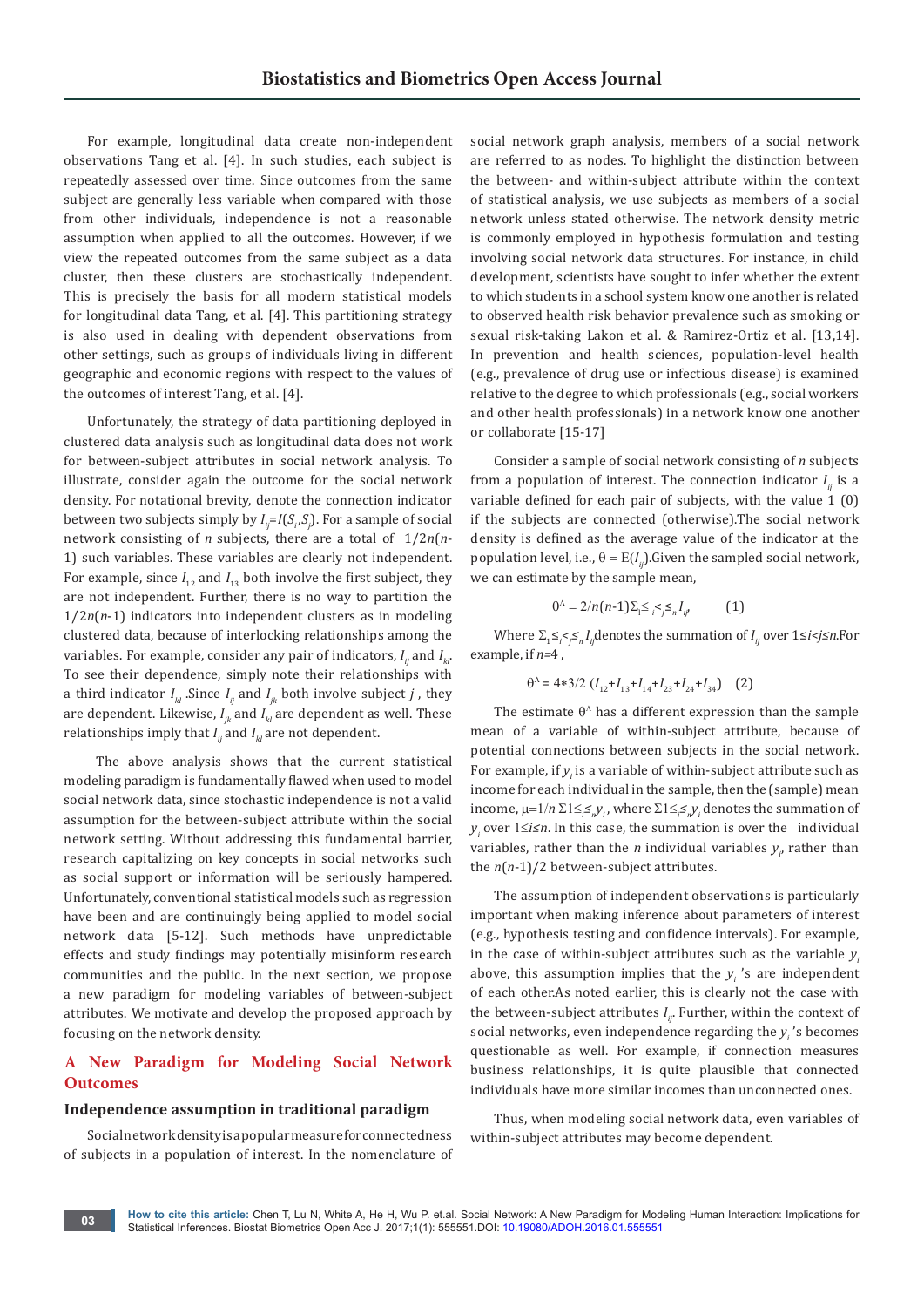## **Inference for Social Network Density**

As discussed in Section 3.1, the density of a population social network is the mathematical expectation  $\theta = E(I_{ij})$  of the connection indicator  $I_{ij}$ . We estimate  $\theta$ , the proportion of connected subjects in the population network, by the sample mean  $\theta^{\Lambda}$  in (1), which is the proportion of the indicators with the value 1 among the *n*(*n*-1)/2 indicators in the sampled social network. Although methods for inference about proportions exist, these conventional statistical methods cannot be applied to compute standard errors and construct test statistics, because of lack of independence among the  $n(n-1)/2$  variables  $I_{ij}$ . Further, as noted in Section 3.1, even modern statistical models for clustered data do not address this dependent issue, because of lack of independent clusters in the data.

The dependence of  $I_{ij}$  is the result of defining the connection indicator on a pair of subjects. This particular type of dependent variables was first investigated by Hoeffding [18]. His pioneering work has led to the development of a systematic treatment of such dependent variables, known as the theory of U-statistics. Classic examples of U-statistics include the Mann-Whitney-Wilcoxon (MWW) rank-sum test, the Wilcoxon signed-rank tests [19] and methods for analysis of receiver operating characteristic curves [19-21]. The key difference between the U and conventional statistic is the between- vs. within-subject attributes.

For example, in the MWW rank-sum test for comparing some outcome of interest between two groups, the between-subject attribute is a binary indicator with the values defined based on whether the outcome of an individual from one group is larger than that of a subject from the other group. Within the current context of social network density, the between subject attribute is the binary indicator of connection status. Note that although the indicators in both examples are a measure of betweensubject attributes, they are still different. The one for the MWW test is constructed from comparing individual outcomes (or within-subject attributes), while the one for the social network density is not. In this sense, the connection indicator for the social network density is an intrinsic between-subject attribute, unique to the social network data.

Using the theory of U-statistics, we can evaluate the standard error of the sample network density,  $\theta^{\Lambda} = 2/n(n-1)\sum_{i} \leq \leq \leq n I_{ij}$ despite the interlocking relationship across the observations *I i*  [21,22].In addition,

following the theory of U-statistics, the sample network density also has an asymptotic normal distribution, allowing us to make inference about the population network density.

## **A Simulation Study**

We conducted a simulation study to illustrate the U-statistics approach and examine the impact of dependence of the betweensubject attribute  $I_{ij}$  on inference by comparing the proposed approach with conventional and available alternatives.

We considered a sample of social network consisting of *n*=100 subjects. To create the connection indicator, we first generated two variables  $\mathbf{Z}_i$  and  $\mathbf{Z}_j$  from a standard normal with mean 0 and variance 1 and then defined the connection indicator as:  $I_{ij}$  =  $I_{(Zi+Zj\leq 0)}$ . In this special case, the true value of the density is  $\theta$ =0.5. According to the theory of U-statistics, the sample density  $\theta^{\Lambda} = 2/n(n-1) \sum_{i \leq j \leq n} I_{ij}$  is unbiased [21]. Further, we are also able to evaluate the standard error of the sample density in this case in closed form to obtain  $SE_{\text{ustat}}(\theta^{\text{A}}) = 0.059$  [21].

If we treat the  $I_{ij}$ 's as if they were independent, we can apply conventional statistical methods such as the Binomial model to evaluate the standard error to obtain  $SE_{Bion}(\theta^{\Lambda}) = 0.0025$  [4]. The traditional methods clearly underestimates the variability of  $\theta^{\Lambda}$ , yielding a bias almost 20 times bigger than the true variance.

In recent years, many methods and software packages have been developed to model social network features such as the social network density. To see how these methods work in this particular example, we applied some of the methods to the current context of social network density. One popular approach is the exponential random graph model employing Markov Chain Monte Carlo Maximum Likelihood estimation [23,24] We applied this approach as implemented in STATNET version 2014.2.0 Goodreau et al. [25] and obtained a standard error  $SE_{p_{\text{linear}}}(\theta^{\text{A}}) = 0.003$ . This standard error is just as biased as the one from the Binomial model.

To correct such downward bias, many packages offer Bootstrapped standard errors. In conventional statistical analysis, the Bootstrap is quite an effective approach to estimating standard errors by resampling observations Efron and Tibshirani [26], However, this popular approach does not apply to the current context, because it is premised upon the traditional paradigm of modeling within-subject attributes.

To confirm it, we applied this approach as implemented in the UCINET version 6.365 Borgatti, et al. [27] to the simulated data and obtained a standard error  $SE_{Bingm}(\theta^{\Lambda}) = 0.041$  based on a Bootstrap sample of 5,000. The use of a large Bootstrap sample such as 5,000 in the current context is to reduce sampling variability and minimize its impact on estimated standard errors. Although much improved, the Bootstrap standard errors still show over 30% downward bias.

#### **Discussion**

Social network data offer a unique lens to investigating human interaction and its dynamic impact on individual outcomes. There is a burgeoning literature on both methods for modeling and applications of such methods to social network relationships and dynamics. Most of the methods provide descriptive statistics, as they only describe observed patterns among subject interactions (between-subject attributes) and relationships of such interactions to individual outcomes (within-subject attributes).A few notable exceptions include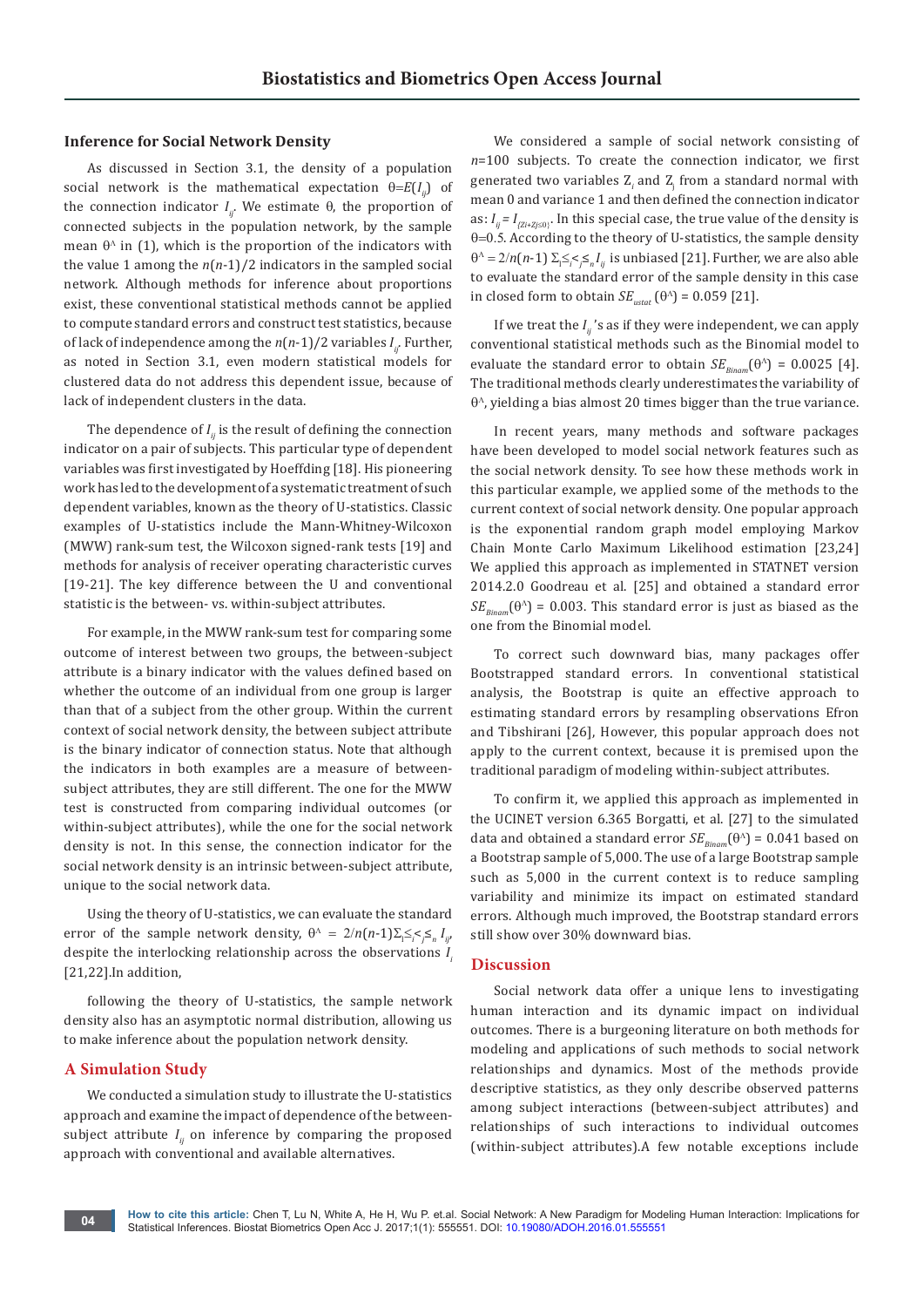the exponential random graph model [23,28] and the network influence model [29,30]. As we discussed and illustrated using a simulation study, the exponential random graph model is fundamentally flawed, since it still applies conventional models for within-subject attributes to model between-subject attributes arising in social networks. The network influence model shares the same fate, since it too fails to correctly address the dependence among the between-subject attributes when modeling relationships between the between- and withinsubject attributes in the social network context.

 We proposed a new approach to address the dependence issue and illustrated it with the network density, a popular metric of social network connections. The new analytic paradigm is premised upon the theory of U-statistics, which is uniquely positioned to address interlocking relationships among betweensubject attributes such as outcomes of connection between subjects within the context of social network density. The software for estimating social network density and simulating data for the simulation study discussed in this manuscript is available upon request.

In this paper, we focused on the social network density. In many studies involving social network data, interest lies in how individual outcomes (within-subject attributes) are influenced by their interactions with others in the network (between-subject attributes) and vice versa. For example, in studying disease contagion such as flu and depression, one may be interested in whether physical contact or friendship with a person with the disease increases the chance of contracting the disease. In this case, we may model disease infection as a function of connection (physical contact or friendship) using a regression with a within-subject attribute (disease infection) as a dependent and a between-subject attribute as an independent variable. This and other more complex models cannot be handled by the limited results in the theory of U-statistics. More general models extending the U-statistics such as the functional response models may be applied Kowalski & Yu et al. [21,22]. Research is currently underway to develop new statistical models for complex relationships involving interactions between the between- and within-subject attributes.

### **Acknowledgment**

We are very grateful to Dr. Vincent Silenzio and Dr. Christopher Homan for their constructive comments about random graphs. We wish to thank to Dr. Eric Caine and the "Scholarly Pens" writing group, both of the Department of Psychiatry, for their constructive feedback as readers. The research was supported in part by grants DA027521 and GM108337 from the National Institutes of Health and by the University of Rochester CTSA award number UL1 TR000042 from the National Center for Advancing Translational Sciences of the National Institutes of Health. The content is solely the responsibility of the authors and does not necessarily represent the official views of the NIH.

#### **References**

- **1.** [Pentland AS \(2013\) Data driven society. Sci Am 309\(4\): 78-83.](https://www.ncbi.nlm.nih.gov/pubmed/24137860)
- 2. [Wasserman S, Faust L \(1994\) Social Network Analysis: Methods and](https://books.google.co.in/books/about/Social_Network_Analysis.html?id=CAm2DpIqRUIC&redir_esc=y)  [Applications. Cambridge University Press pp. 825.](https://books.google.co.in/books/about/Social_Network_Analysis.html?id=CAm2DpIqRUIC&redir_esc=y)
- 3. [Cohen, R, Havlin S \(2010\) Complex Network: Structure, Robustness](https://www.researchgate.net/publication/258100764_Complex_Networks_Structure_Robustness_and_Function)  [and Function. Cambridge University Press.](https://www.researchgate.net/publication/258100764_Complex_Networks_Structure_Robustness_and_Function)
- 4. [Tang W, Hua He, Xin M Tu \(2012\) Applied Categorical and Count Data](https://www.crcpress.com/Applied-Categorical-and-Count-Data-Analysis/Tang-He-Tu/p/book/9781439806241)  [Analysis. Chapman & Hall/CRC, Texts in Statistical science, pp. 384.](https://www.crcpress.com/Applied-Categorical-and-Count-Data-Analysis/Tang-He-Tu/p/book/9781439806241)
- 5. [Feinberg ME, Riggs NR, Greenberg MT \(2005\) Social networks and](https://www.ncbi.nlm.nih.gov/pubmed/15995800)  [community prevention coalitions. J Prim Prev 26\(4\): 279-298.](https://www.ncbi.nlm.nih.gov/pubmed/15995800)
- 6. [Valente TW, Chou CP, Pentz MA \(2007\) Community coalitions as a](https://www.ncbi.nlm.nih.gov/pmc/articles/PMC1854884/)  [system: Effects of network change on adoption of evidence-based](https://www.ncbi.nlm.nih.gov/pmc/articles/PMC1854884/)  [substance abuse prevention. Am J Public Health 97\(5\): 880-886.](https://www.ncbi.nlm.nih.gov/pmc/articles/PMC1854884/)
- 7. [Palinkas LA, Holloway IW, Rice E, Fuentes D, Wu Q, et al. \(2011\) Social](https://implementationscience.biomedcentral.com/articles/10.1186/1748-5908-6-113)  [networks and implementation of evidence based practices in public](https://implementationscience.biomedcentral.com/articles/10.1186/1748-5908-6-113)  [youth-serving systems: a mixed-methods study. Implement Sci 6\(113\).](https://implementationscience.biomedcentral.com/articles/10.1186/1748-5908-6-113)
- 8. [Centola D \(2010\) The spread of behavior in an online social network](http://science.sciencemag.org/content/329/5996/1194)  [experiment. Science 329\(5996\): pp 1194-1197.](http://science.sciencemag.org/content/329/5996/1194)
- 9. [Centola D \(2011\) An experimental study of homophily in the adoption](http://science.sciencemag.org/content/334/6060/1269)  [of health behavior. Science 334\(6060\): pp 1269-1272.](http://science.sciencemag.org/content/334/6060/1269)
- 10. [Cho E, Myers SA, Leskovec J \(2011\) Friendship and mobility:](http://dl.acm.org/citation.cfm?id=2020579)  [User movement in location-based social networks. ACM SIGKDD](http://dl.acm.org/citation.cfm?id=2020579)  [International Conference on Knowledge Discovery and Data Mining](http://dl.acm.org/citation.cfm?id=2020579)  [\(KDD\) Pp1082-1090.](http://dl.acm.org/citation.cfm?id=2020579)
- 11. [Sadilek A, Kautz H, Silenzio V \(2012\) Modeling spread of disease from](http://www.aaai.org/ocs/index.php/ICWSM/ICWSM12/paper/view/4493)  [social interactions. In Sixth AAAI International Conference on Weblogs](http://www.aaai.org/ocs/index.php/ICWSM/ICWSM12/paper/view/4493)  [and Social Media \(ICWSM\).](http://www.aaai.org/ocs/index.php/ICWSM/ICWSM12/paper/view/4493)
- 12. [El Sayed AM, Scarborough P, Seemann L, Galea S \(2012\) Social network](https://www.ncbi.nlm.nih.gov/pmc/articles/PMC3395878/)  [analysis and agent based modeling in social epidemiology. Epidemiol](https://www.ncbi.nlm.nih.gov/pmc/articles/PMC3395878/)  [Perspect Innov 9: 1.](https://www.ncbi.nlm.nih.gov/pmc/articles/PMC3395878/)
- 13. [Lakon CM, Hipp JR, Timberlake DS \(2010\) The social context of](https://www.ncbi.nlm.nih.gov/pmc/articles/PMC2882398/)  [adolescent smoking: A systems perspective. Am J Public Health 100\(7\):](https://www.ncbi.nlm.nih.gov/pmc/articles/PMC2882398/)  [1218-1228.](https://www.ncbi.nlm.nih.gov/pmc/articles/PMC2882398/)
- 14. [Ramirez Ortiz G, Caballero Hoyos R, Ramirez Lez G, Valente TW \(2012\)](https://www.ncbi.nlm.nih.gov/pubmed/22832836)  [The effects of social networks on tobacco use among high-school](https://www.ncbi.nlm.nih.gov/pubmed/22832836)  [adolescents in Mexico. Salud Public a Mex 54\(4\): 433-441.](https://www.ncbi.nlm.nih.gov/pubmed/22832836)
- 15. [Luke DA, Harris JK, Shelton S, Allen P, Carothers BJ, et al. \(2010\) Systems](https://www.ncbi.nlm.nih.gov/pmc/articles/PMC2882404/)  [analysis of collaboration in 5 national tobacco control networks. Am J](https://www.ncbi.nlm.nih.gov/pmc/articles/PMC2882404/)  [Public Health 100\(7\): 1290-1297.](https://www.ncbi.nlm.nih.gov/pmc/articles/PMC2882404/)
- 16. [Archer J, Bower P, Gilbody S, Lovell K, Richards D, et al. \(2012\)](https://www.ncbi.nlm.nih.gov/pubmed/23076925)  [Collaborative care for depression and anxiety problems. Cochrane](https://www.ncbi.nlm.nih.gov/pubmed/23076925)  [Database Syst Rev 17: 10.](https://www.ncbi.nlm.nih.gov/pubmed/23076925)
- 17. [Kellam SG \(2012\) Developing and maintaining partnerships as the](https://www.ncbi.nlm.nih.gov/pubmed/22240938)  [foundation of implementation and implementation science: reflections](https://www.ncbi.nlm.nih.gov/pubmed/22240938)  [over a half century. Adm Policy Ment Health 39\(4\): 317-320.](https://www.ncbi.nlm.nih.gov/pubmed/22240938)
- 18. Hoeffding W (1948) A class of statistics with asymptotically normal distribution. Annals of Mathematical Statistics 19(3): 293-325.
- 19. [Wilcoxon F \(1945\) Individual comparisons by ranking methods.](http://sci2s.ugr.es/keel/pdf/algorithm/articulo/wilcoxon1945.pdf)  [Biometrics Bulletin 1\(6\): 80-83.](http://sci2s.ugr.es/keel/pdf/algorithm/articulo/wilcoxon1945.pdf)
- 20. [Mann HB, Whitney DR \(1947\) On a test of whether one of two](https://projecteuclid.org/euclid.aoms/1177730491)  [random variables is stochastically larger than the other. The Annals of](https://projecteuclid.org/euclid.aoms/1177730491)  [Mathematical Statistics 18\(1\): 50-60.](https://projecteuclid.org/euclid.aoms/1177730491)
- 21. [Kowalski J, Tu XM \(2007\) Modern Applied U Statistics. Wiley New York](http://as.wiley.com/WileyCDA/WileyTitle/productCd-0471682276.html)  [378.](http://as.wiley.com/WileyCDA/WileyTitle/productCd-0471682276.html)
- 22. [Yu Q, Tang W, Kowalski J, Tu XM \(2011\) Multivariate U-Statistics:](http://onlinelibrary.wiley.com/doi/10.1002/wics.178/abstract;jsessionid=B870B3BCB76A26B4C195FD9B306FEF1E.f04t01?userIsAuthenticated=false&deniedAccessCustomisedMessage=)